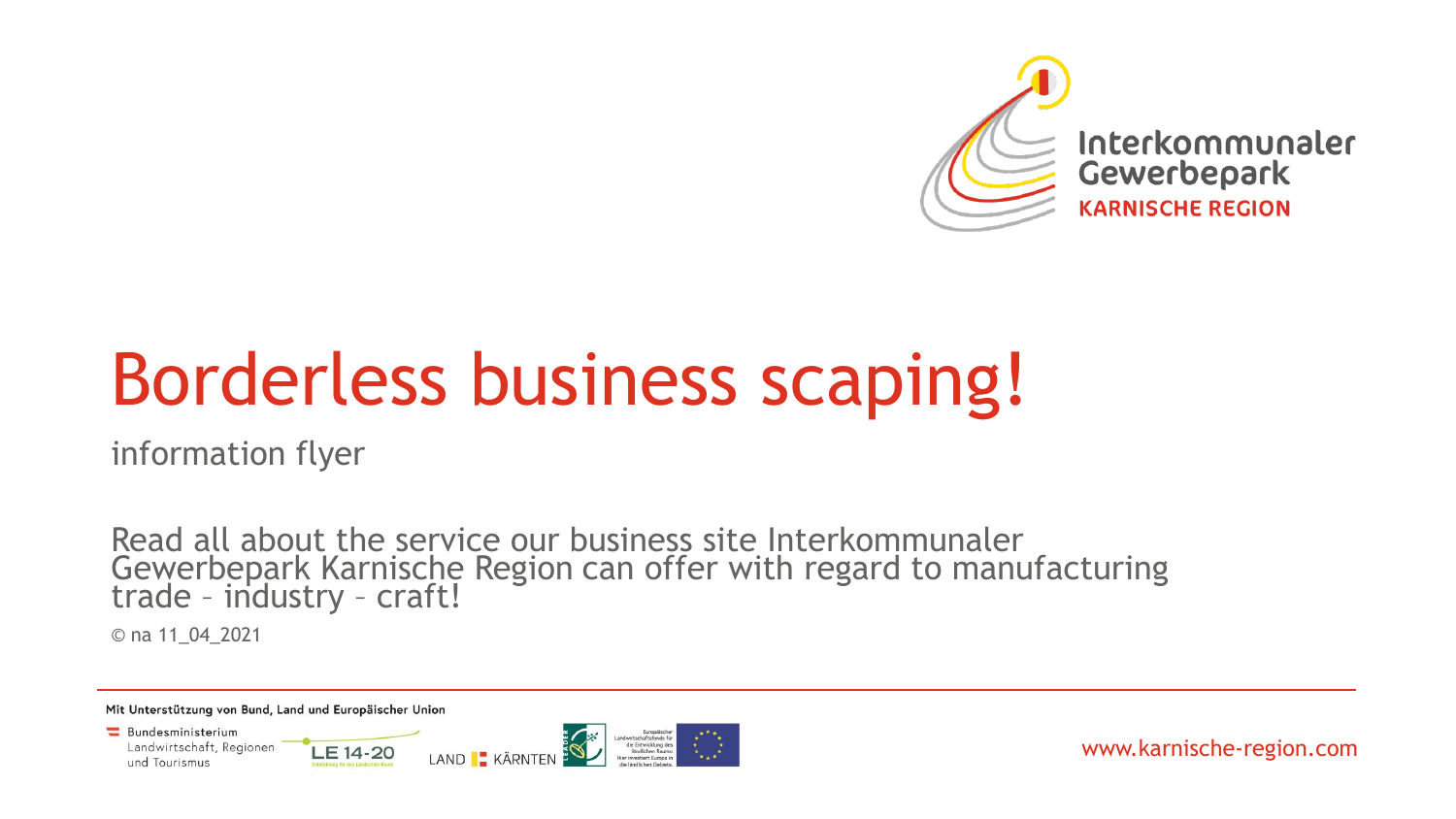# Targets and developing strategies (I)

- Regional development in seven Carnic founder communes in the south of Carinthia, with the aim at strengthening the competitive advantage of our business area. The organisation offers specific marketing activities in a better brand recognition.
- Promotion of Carnic industrial parcs in Hermagor and Kötschach-Mauthen providing property and rent solutions for new businesses and the initiation of networks to push future trends.
- Extending the value chain in identified local industries: wood, healthtech, and renewable energy.
- Servicing local business units in the Carnic business area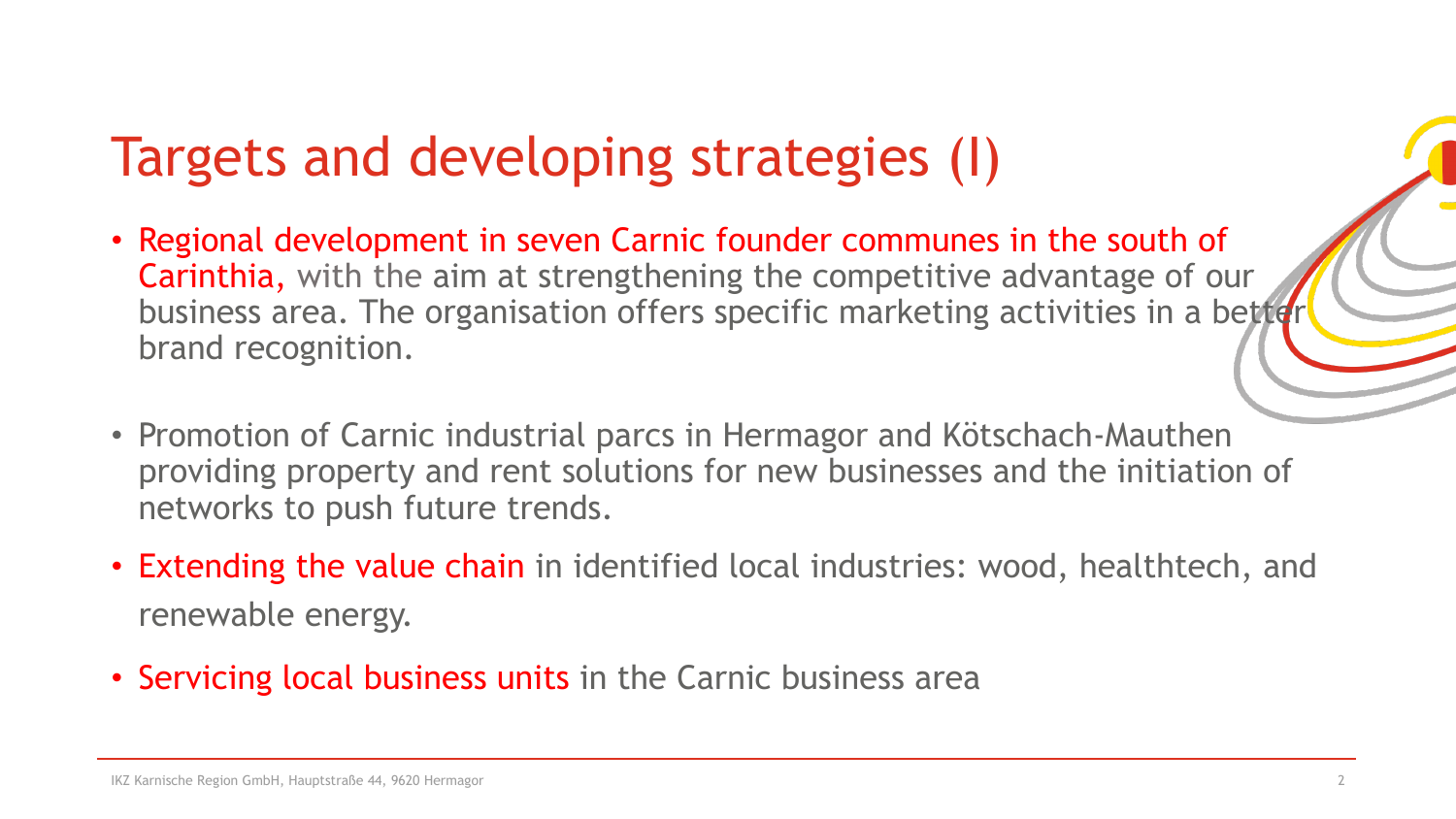# Targets and developing strategies(II)

- Skilled workers are to be motivated to work in the region. Our initiative aims at meeting the regional need for qualified technical professionals in a sustainable way and consequently strengthens the local economy. We raise awareness of Carnic's strong economy, leading companies and career opportunities.
- Initiating networks to push future trends and cross-border cooperation.
- Our service accompanies firms when starting up in our area. Our agency acts as a coordinator on site. Service Overview: development and supply of information material about Carnic business services - identification and selection of suitable business locations - analysis of financing and funding options – supplying contacts to authorities - support in building a network to stakeholders.
- Our services are free of charge for local business units as well as for settling or founding companies.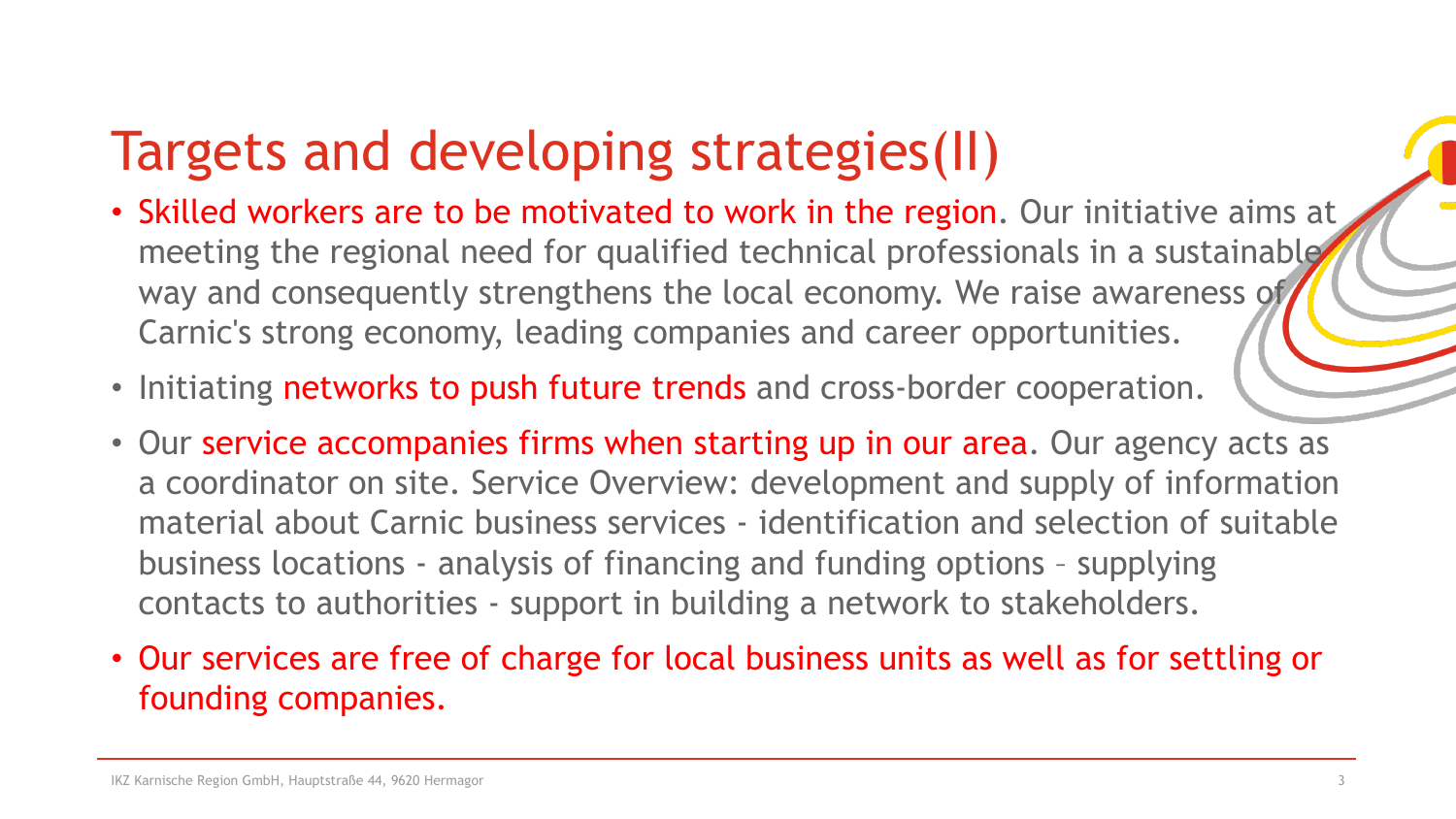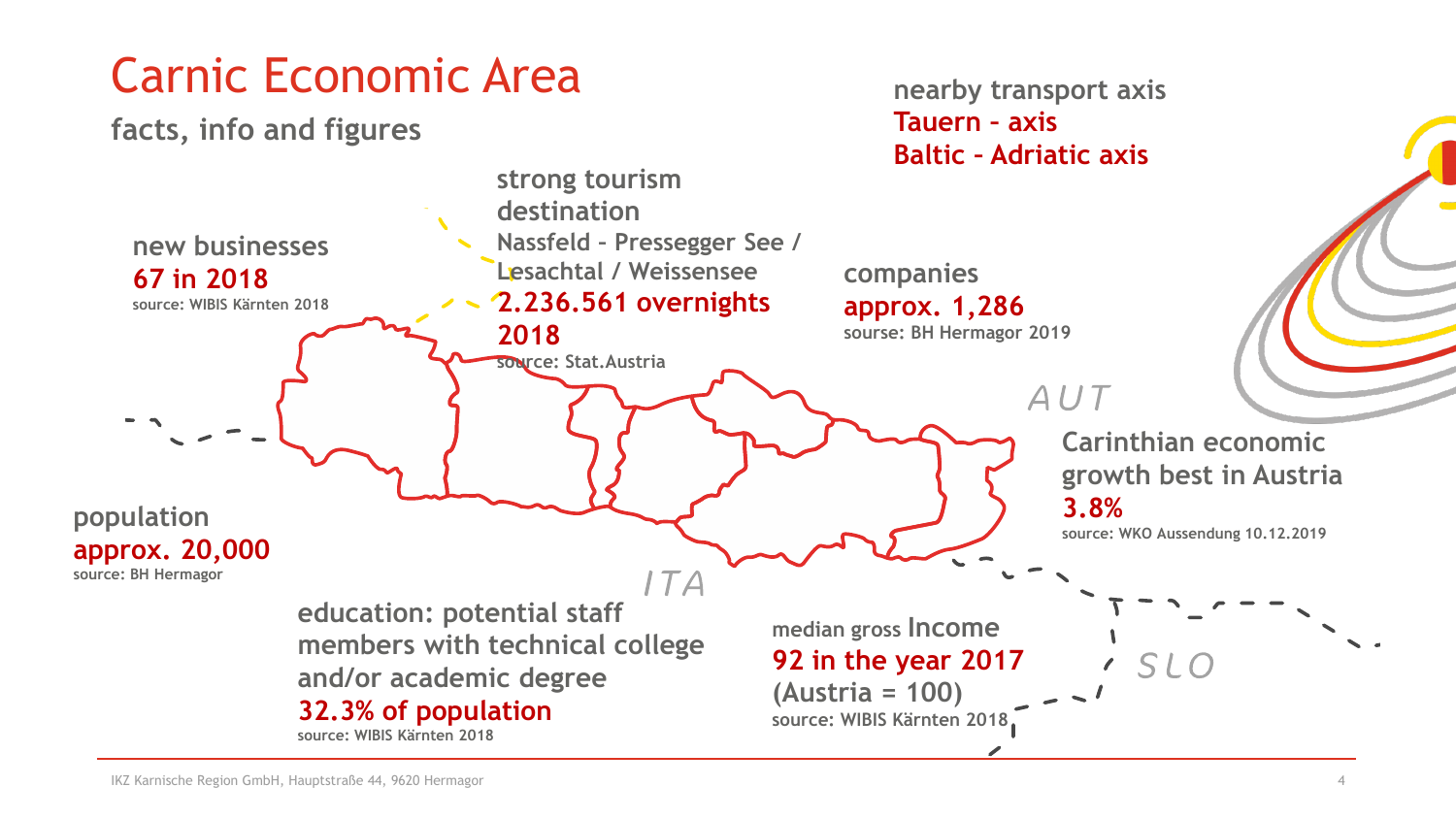### 4 business segments – focussed & result-oriented

Setting up, founding & expansion

Suitable business locations:

- developed properties
- multifunctional business spaces
- logistics and office spaces

Accompanying services when settling or founding in our area at its best, at no charge – no commission.

Our services are completed by services of our network partners - authorities and specialised public agencies in Austria and Italy. Our main focus is on the creation of new workplaces and more apprentice positions.



Innovation, digitalisation & networking…

R&D experts in any business units are welcome. It will start with the project Innovations-Werkstatt accompanied by FH Villach. Successful innovation allows to add value to our local companies so that profits can be increased. We keep you informed on R&D grants, cluster activities and we look out for potential cooperation partners.

#### FTTB – destination

We actively search for **cooperations of** institutional partners and cross-border stakeholders.



**Preparing analyses** so that the work is made easier for investors and thereby establishing the basis for strategic decision-making. SWOT analyses and regular feedback sessions with business stakeholders.

Clear tragets regarding the creation of an employer brand in Carnic business area. Searching and interacting with external potential staff members as trainees and senior experts.

#### A constant expansion and optimisation of our various services and projects.

Know-how transfer, PR and sensibilisation measures as well as the conception and implementation of **active marketing measures** 





Expansion to the south

#### Searching for institutional business partners in Italy

We operate the North-Eastern Italian region: through classic advertising, through presence at trade fairs with exhibition stands, through the support of delegation trips or cooperation in networks.

#### Business Angels Service

Onboarding services for new arrivals setting up – founders – staff members

Network BI² - Benvenuti Imprenditori Italiani

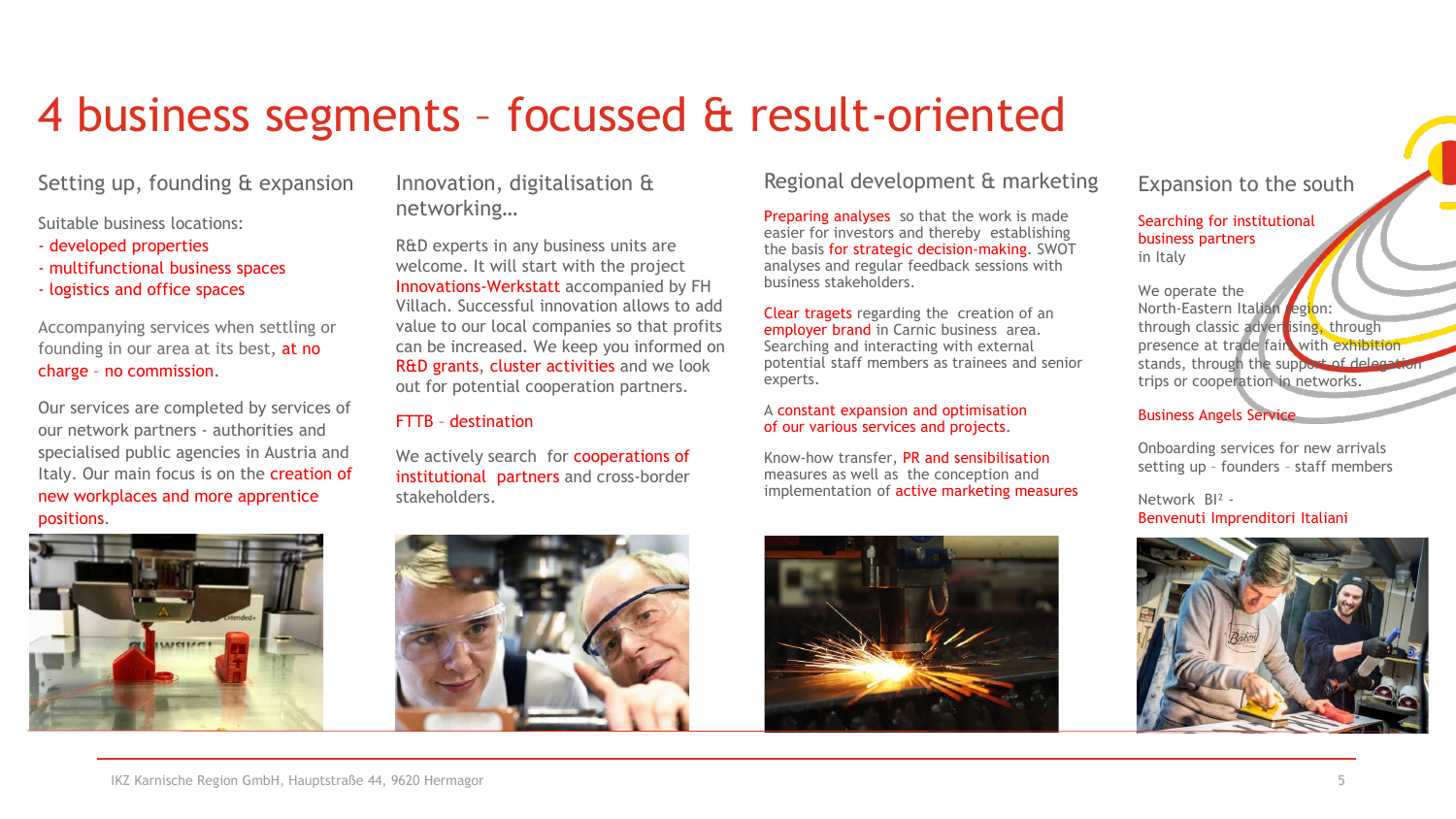### Business locations Hermagor & Kötschach-Mauthen

**Focal points are companies in industry and manufacturing, sustainable business activities and alternative energy sector**

#### Industrial park Hermagor

Business and manufacturing spaces (property) at Hermagor's industrial park

Total area: 40,000 m², units starting from 1,500m²

#### Price: on request

Use as Building land – industrial area, fully developed

additional space proposals nearby

Commercial property, immediate & prompt realisation.

Apricum industrial park Kötschach – Mauthen

Commercial premises to rent offering an unbeatable price. Prompt use of space for small and medium-sized companies

Total area: 18,000 m², units starting from 500 m²

Rent: minimum duration of 7 years from 2,35  $\epsilon/m^2$ Utilities:  $0.30 \text{€/m}^2$ , other costs related to use :  $0.30 \text{€/m}^2$ Use as Building land – industrial area, fully developed additional space proposals nearby



AUT

SLO

HERMAGOR